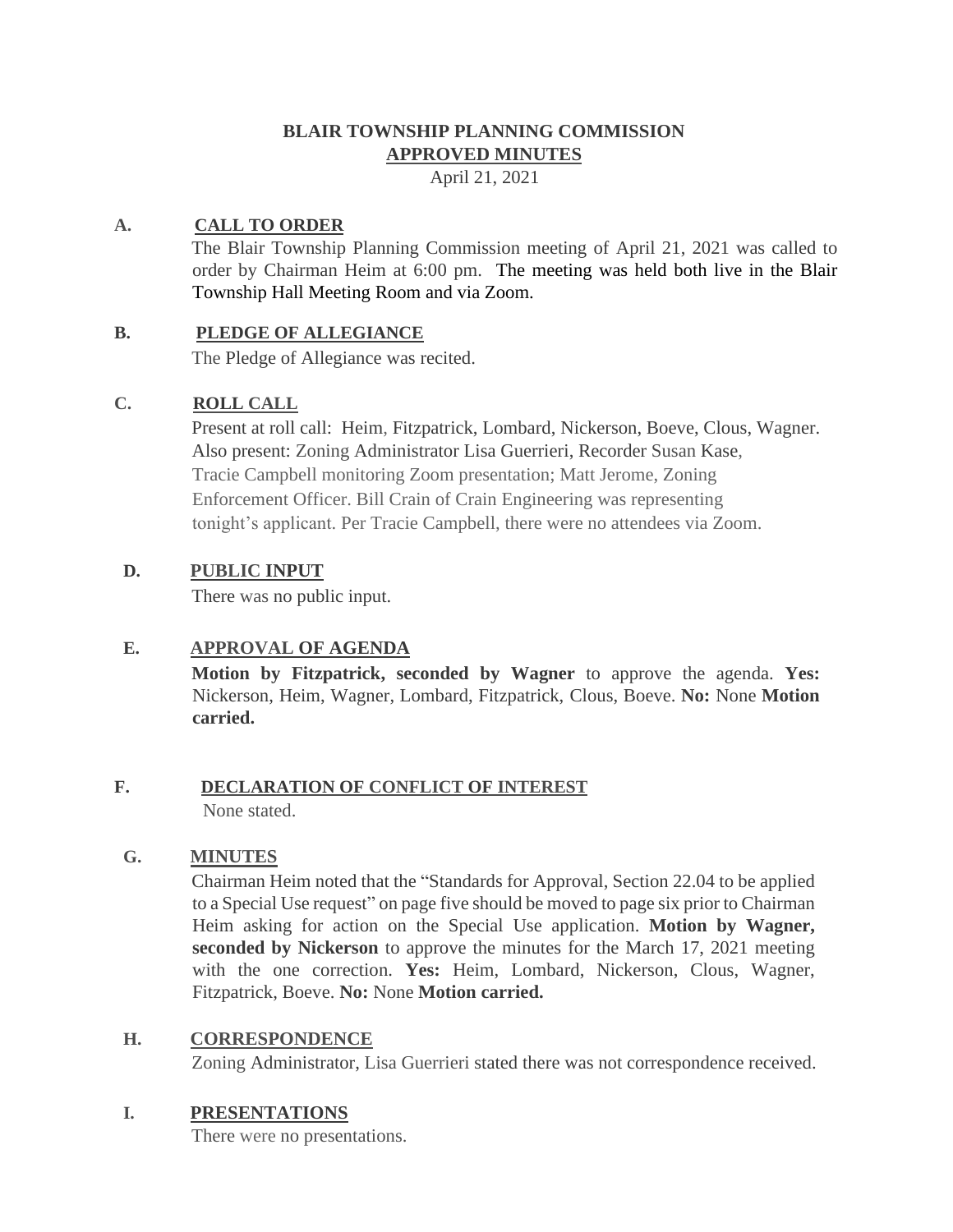## **J. NEW BUSINESS**

**1. Special Use/Site Plan Review Case SU/SPR#21-04-01**: Applicant, Action Water Sports, is requesting a Special Use/Site Plan review to establish a six-building storage facility for boats/marine vehicles on vacant property located at Nimrod Road, Traverse City MI 49685, parcel #28-02-016-017-30.

Chairman Heim stated that the Special Use review will be guided by the Ordinance under Section 22.04. The Special Use application will have final approval by the Blair Township Board of Trustees upon recommendation of the Planning Commission to approve the Special Use.

Chairman Heim opened the Public Hearing at 6:05 p.m.

The applicant was represented by Bill Crain of Crain Engineering. Mr. Crain summarized the Site Plan as a summer and winter storage facility for marine vehicles. Six buildings are proposed, all cold storage, with construction to be completed in phases. Phase I at an estimated cost of \$300,000 is for the first two buildings. Commissioner Boeve commented that this facility appears to be very large for storage purposes. Mr. Crain answered that the applicant ran out of space at their other locations. Action Water Sports stores customers' boats.

Chairman Heim reviewed the application and summarized the details per Section 10.04, # 2, Uses permitted by Special Use for Mini Warehouses or Self-Storage facility. The parcel is zoned Commercial, CM; there are six proposed buildings, all 60' x 196' each; all 16 feet in height; the landscaping is compliant; exterior lighting is compliant; no trash dumpster is required as there is no trash service noted on the site plan; no parking spaces are required. All standards were met per the following.

## **Section 18.29 Mini-Storage Warehouses**

1. Minimum lot area shall be three (3) acres.

2. The lot shall be accessed from a paved roadway.

3. The minimum distance between self-storage buildings within the same lot shall be fifteen (15) feet, as measured from side to side, or front to rear, or equal to the building height, whichever is greater.

4. A landscape buffer with a minimum width of ten (10) feet shall be provided between the property line and road right-of-ways, adjacent residential uses, or residential zoning districts. The landscaping shall comply with the requirements in Section 16.05.

5. No structure that houses individual storage units shall exceed five thousand (5,000) square feet in area.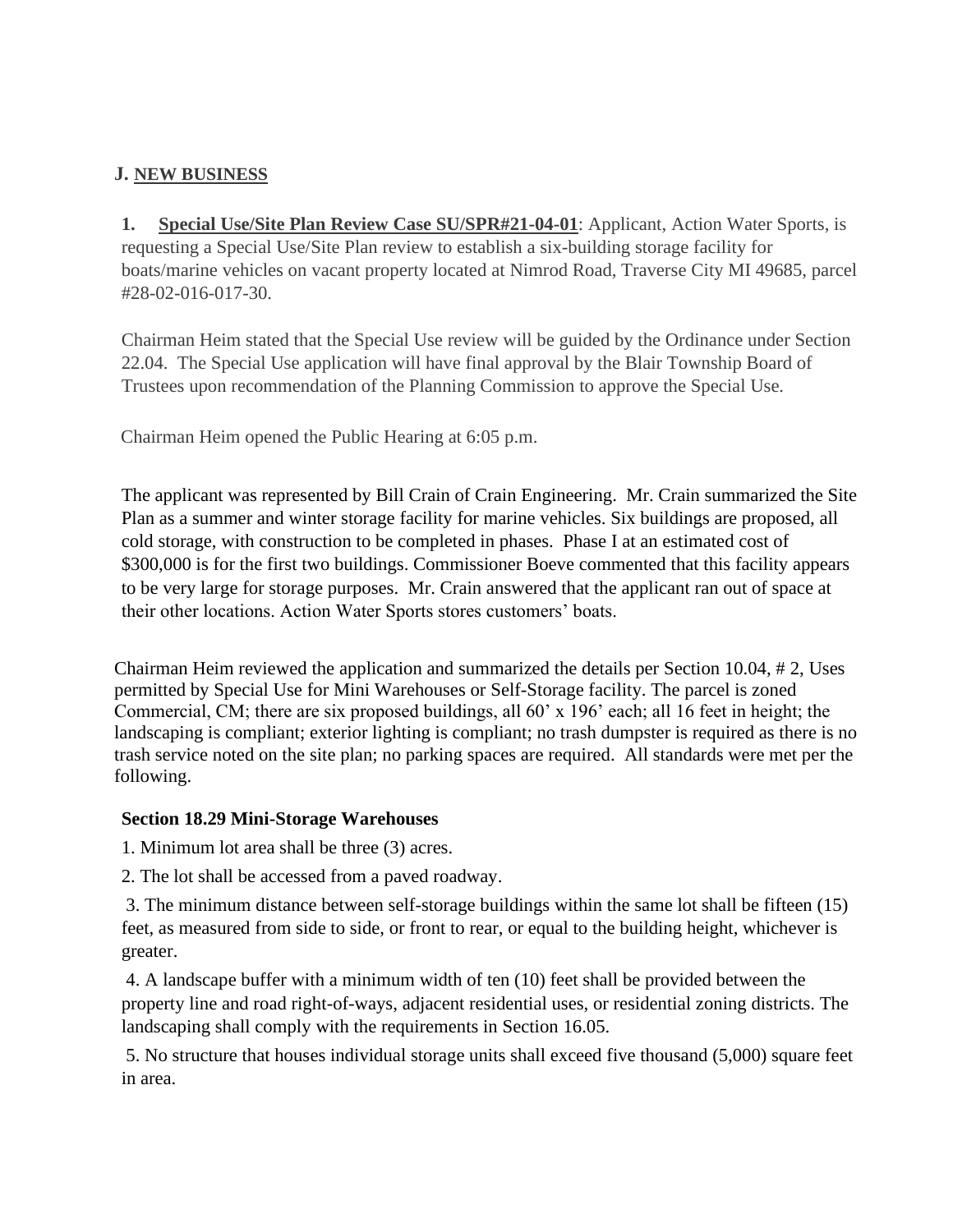The EMS review of the site plan resulted in a proposed emergency service drive being added to allow access to the rear buildings for emergency services.

Chairman Heim asked for Public Comment. There was none.

The Public Hearing was closed at 6:14 p.m.

Chairman Heim asked for discussion by the Commissioners on this Special Use Application. The Commissioners had no further comments.

Chairman Heim asked for action on the Special Use application with regards to the following Standards for Approval.

## **Section 22.04 Standards for Approval**

1. The Planning Commission shall review the particular circumstances and facts related to each proposed special use application in terms of the following standards and requirements and shall make a determination as to whether the use proposed to be developed on the subject parcel meets the following standards and requirements:

a. Will be harmonious with and in accordance with the general objectives of the Master Plan.

b. Will be designed, constructed, operated, and maintained in harmony with the existing and intended character of the general vicinity and the natural environment so that the use will not change the essential character of that area.

c. Will not be hazardous or disturbing to existing or future neighboring uses.

d. Will represent a substantial improvement to property in the immediate vicinity and to the community as a whole.

e. Will be served adequately by essential public services and facilities, such as highways, roads, drainage structures, police and fire protection, and refuse disposal; or the persons or agencies responsible for the establishment of the proposed special use shall be able to provide adequately for such services.

f. Will not create excessive additional requirements at public cost for public facilities and services and will not be detrimental to the economic welfare of the community.

g. Will not involve uses, activities, processes, materials, equipment and conditions of operation that will be detrimental to any persons, property, or the general welfare by reason of excessive smoke, fumes, glare, noise, vibration or odors.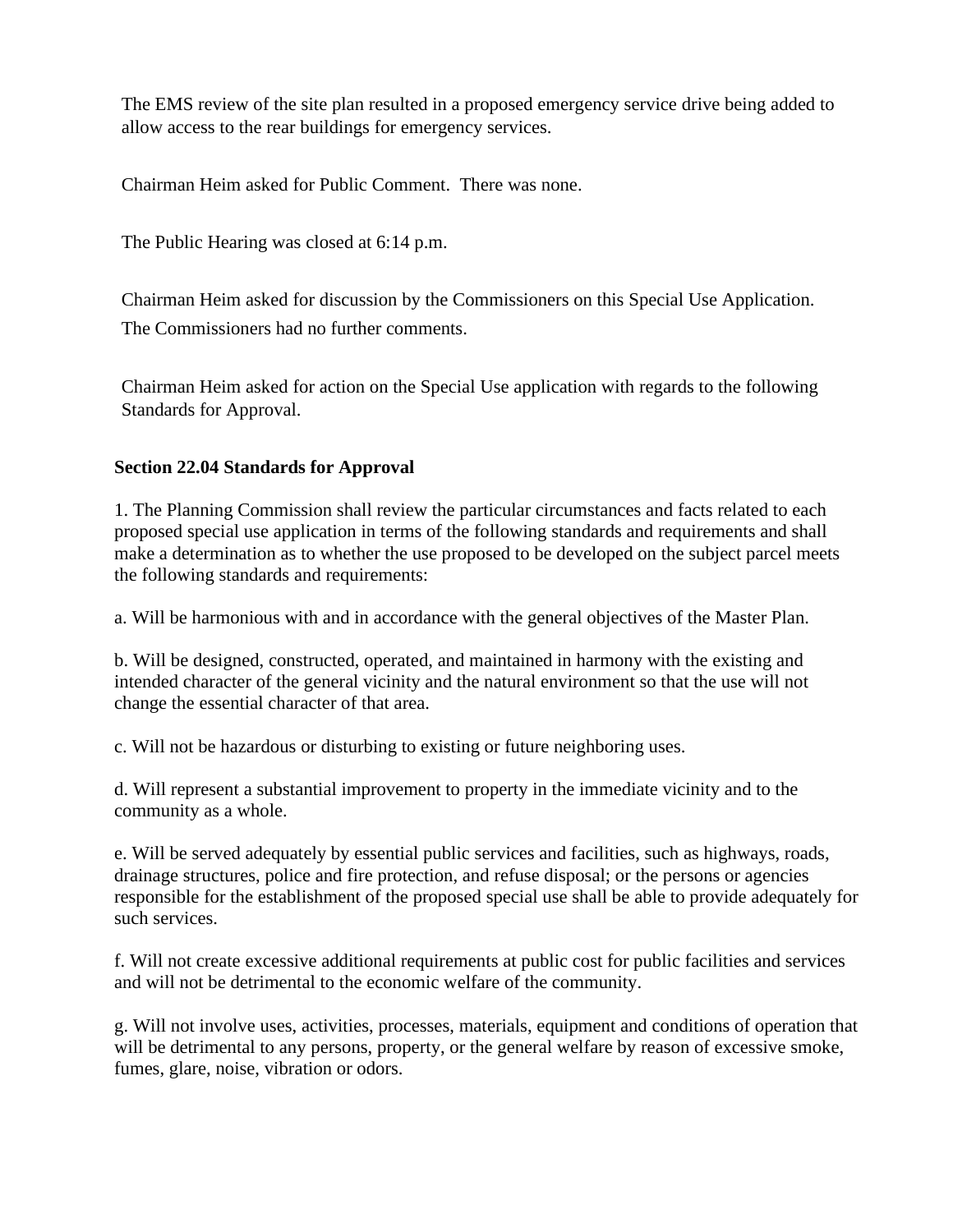**Motion by Fitzpatrick, seconded by Clous** to recommend to the Blair Township Board of Trustees to **approve Case SU #21-04-01** as **presented** because it has met the Standards for Approval as required in Section 22.04 A through G of the Blair Township Zoning Ordinance. **Yes:** Heim, Lombard, Nickerson, Wagner, Clous, Fitzpatrick, Boeve. **No:** None. **Motion carried.** 

The Site Plan Review for Case **SPR# 21-04-01** was next. Chairman Heim asked for feedback from the Commissioners on any Standards not met for the Site Plan Review, per the following:

#### **Section 21.03 Standards for Approval (Amendment 104-05-08-05, Effective January 29, 2009) A site plan shall be reviewed and approved by the Planning Commission upon finding that the following conditions are met:**

1. That the proposed use will not be detrimental to the adjacent property or the surrounding neighborhood, including properties located in adjacent municipalities.

2. For all roads governed under this Ordinance, there shall be a proper relationship between existing roads and highways and proposed deceleration lanes, service drives, ingress and egress drives, and parking areas to assure the safety and convenience of pedestrian and vehicular traffic. Public roads are not governed by this Ordinance.

3. That buildings, structures, parking areas, utility areas, walls, and fences are so designed and located to minimize the adverse effects of such development on users of such development and occupants of adjacent properties.

4. That any adverse effects of the proposed development and activities which will impact adjoining occupants or owners shall be minimized by appropriate landscaping, fencing, or other screening.

5. That as many natural landscape features as possible are retained, particularly where they provide a barrier or buffer between the development and adjoining properties used for dissimilar purposes, and where they assist in preserving the general appearance of the neighborhood.

6. The proposed development provides for the proper development of public utilities and infrastructure.

7. All buildings or groups of buildings are arranged to permit emergency vehicle access.

8. Site plan approval may be conditioned upon the applicant providing evidence that the necessary permits have been applied for. A land use permit shall not be issued until the Zoning Administrator receives a copy of the required permit(s).

9. The Planning Commission may require additional landscaping, fences, and walls in pursuit of these objectives and same shall be provided and maintained as a condition of the use to which they are appurtenant.

10. The Planning Commission may recommend that escrow money be placed with the Township so as to provide for a marginal service drive equal in length to the frontage of the property involved. Zoning compliance permits shall not be issued until the improvement is physically provided or monies having been deposited with the Township Clerk.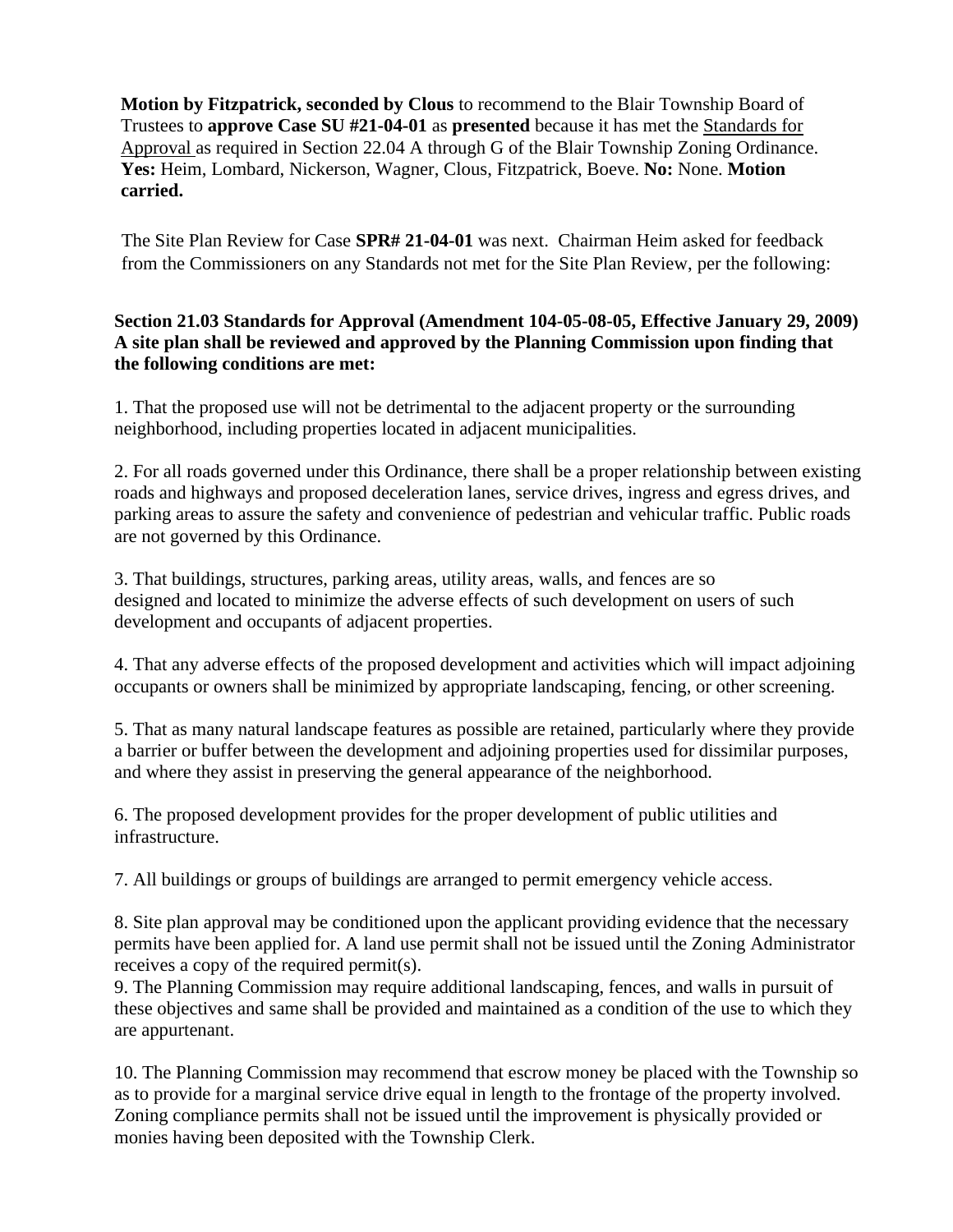11. Where the Township has adopted a specific area or neighborhood improvement or redevelopment plans and recommendations involving, but not limited to, public rights-of-way, utilities and storm drainage, parking facilities, building placement, access drives, floor space density allocations, building facade and architectural treatment, no site plan shall be approved unless there is general compliance with such Township Plan.

Chairman Heim asked for action on the Site Plan Review application.

**Motion by Fitzpatrick, seconded by Wagner** to **approve Case SPR #21-04-01** with the following condition: 1, that the Special Use Application is approved by the Blair Township Board of Trustees. The site plan with the condition will have met the Standards for Approval as required in Section 21.03 #1 through #11 and is a use permitted in the Commercial Zoning District of the Blair Township Zoning Ordinance. **Yes:** Heim, Lombard, Nickerson, Wagner, Clous, Fitzpatrick, Boeve. **No:** None **Motion carried.** 

**2. Public Hearing Zoning Amendment #104-05-21-01** to amend Ordinance text in sections 10.06, 16.04, 16.23 and 2.02 regarding fences, loading docks, non-conforming structures, and definitions. The Planning Commission's role is to recommend to the Blair Township Board of Trustees to amend or not amend the ordinances under review.

The Public Hearing was opened at 6:21 p.m.

Zoning Administrator Lisa Guerrieri summarized the four amendments; the amendment to ordinance 10.06 would make it easier for large trucks to access loading docks; the other amendments will reduce the confusion surrounding existing ordinance language governing fences, non-conforming structures, and short-term rentals in Blair Township. Ordinance Enforcement Officer Matt Jerome shared his experiences with responding to ordinance violations and enforcing the current ordinances as written.

Chairman Heim asked for public comment. There were no attendees via Zoom per Tracie Campbell.

The Public Hearing was closed at 6:23 p.m.

Commissioner Boeve inquired as to the frequency of complaints of short-term rentals. Lisa Guerrieri and Matt Jerome both commented that there has not been an increase in the number of complaints, but the current language of the ordinance is not specific to the existence and allowance of short-term rentals. This results in numerous phone calls from prospective home buyers and Realtors asking if Blair Township allows short term rentals. An amendment to the ordinance would clarify the status of short-term rentals to all interested parties.

Commissioner Clous asked how the 30-day limitation was arrived upon. Lisa Guerrieri and Matt Jerome said that Township Supervisor, Nicole Blonshine, researched and found resources from other township ordinances. Lisa Guerrieri stated that the intent is to define short-term rentals in Blair Township, not to regulate them. To clarify, Bed & Breakfasts is a Special Use. Short term rentals are not. The 30 days distinguishes a short-term rental from a month-to-month rental.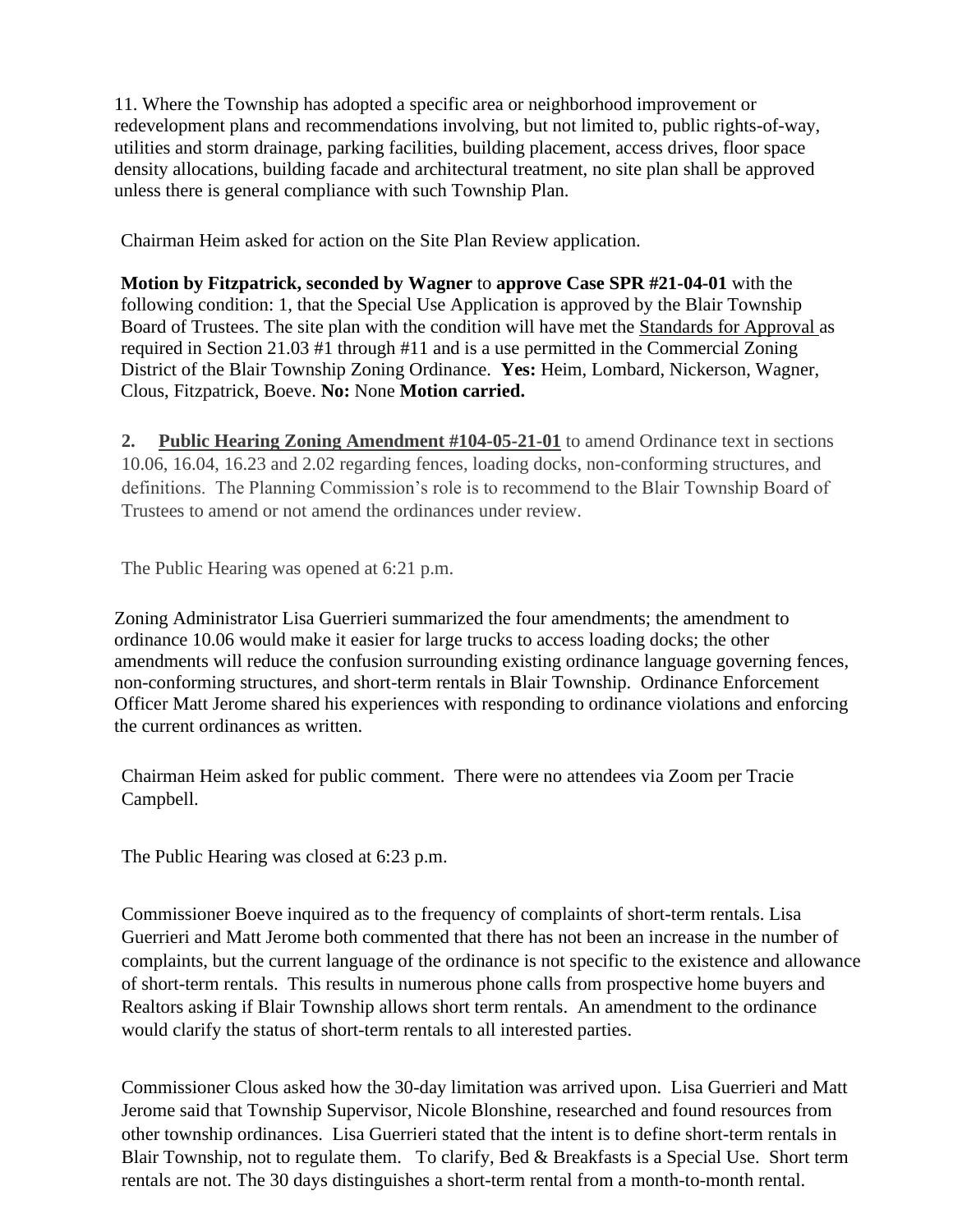The discussion moved to non-conforming structures. Chairman Heim used the example of the numerous non-conforming structures on small lots near the Boardman River that do not meet the 100-foot setback from the river. There was much discussion regarding the existence of nonconforming mobile homes, the question if the Zoning Board of Appeals would waive the requirements for rebuilding a small cabin on the river if the original was destroyed, and the various definitions of a "foundation" in terms of 60% replacement costs excluding the foundation.

**Motion by Boeve, seconded by Nickerson** to **recommend** to the Blair Township Board of Trustees to **approve** the amendments to Ordinance text in sections 10.06, 16.04, 16.23 and 2.02. **Yes:** Heim, Lombard, Nickerson, Wagner, Fitzpatrick, Boeve. **No:** Clous **Motion carried.** 

**3. Public Hearing Ordinance Amendment #118-05-21-01** to amend Junk Ordinance to include penalty amounts.

Chairman Heim opened the Public Hearing at 6:42 p.m.

Ordinance Enforcement Office Matt Jerome summarized the proposed amendment, stating that he has repeatedly written ordinance violation tickets to the same individual and nothing is done to clean up the property. After reaching out to other Townships, it was discovered that steeper fines resulted in compliance. This amendment mirrors the Garfield Township ordinance.

There was no public comment, and no attendees on Zoom per Tracie Campbell.

Chairman Heim closed the Public Hearing at 6:48 p.m.

**Motion by Nickerson, seconded by Wagner** to **recommend** to the Blair Township Board of Trustees to **approve** the amendment to the Junk Ordinance text. **Yes:** Heim, Lombard, Nickerson, Wagner, Fitzpatrick, Boeve, Clous. **No:** None. **Motion carried.** 

#### **4.. Discussion of Proposed Ordinance Amendments**

Lisa Guerrieri summarized the current Solar Panel ordinance as pertaining to residential, commercial, roof-mounted installations and not applying to the Solar "Farms" that have recently been installed as in nearby Green Lake Township. As DTE has reached out to Blair Township asking residents to install multiple solar panels, Lisa believes that the Planning Commission should be proactive in preparation for future Special Use/ Site Plan Review applications.

Secondly, the Brewery/Distillery issue will be faced sooner rather than later, as an upcoming applicant is a Brewery. The State Liquor Commission sent a notification to Blair Township officials that an applicant for a liquor license will be located in Blair Township. Lisa Guerrieri will resource local ordinances for guidance, including Peninsula Township with its many wineries and tasting rooms.